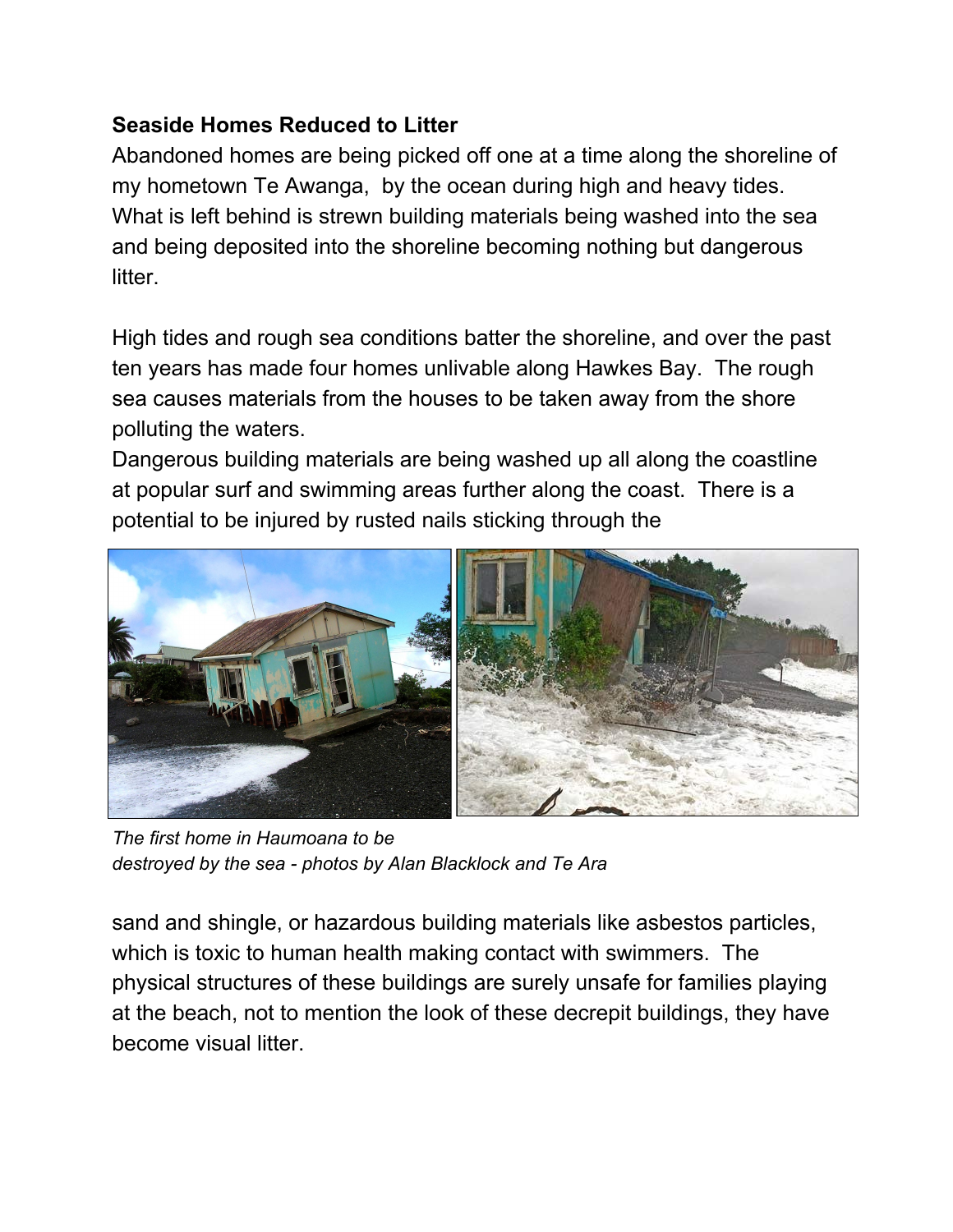The wild life in the ocean is very vulnerable to the building rubbish washed into the sea, they can eat or get tangled in plastic, lead based paints and insulation.

So, who is responsible for making these dangerous unlivable homes safe for the environment? The home owners, who once lived in, and enjoyed their beachfront home until the sea took that from them? The local council bodies who have deemed these homes unsafe to live in? Ratepayers who enjoy living and visiting the coast?

Local councils are currently looking at creating a Coastal Strategy after the central Government requirement that consideration be given to areas susceptible to possible climate change consequences. Options for coastal areas may be to build a sea wall, rebuild the crest, groynes, formulate an organised managed retreat, or maintain status quo, and continue to watch as homes become condemned.

After contacting the Hastings District Council and the Regional Council it seems there is not currently a team or department responsible for the currently dangerous homes and no one is actively chasing the home owners of the abandoned houses.

I then attempted to make contact with one of the home owners, but I had no response from him. I was interested to know if he had any future plans for his building, and if the councils were helping him make his building safe for the environment.

Local residents created Walking on Water (WOW) in 2009 to find and implement solutions for serious coastal and inundation and unite the Cape Coast Community. The WOW report states this group is opposed to a Managed Retreat strategy, and are actively working with technical Coastal Engineer Steve Moynihan and believe a groyne field of up to seven groynes would be the preferred solution. Beginning with the most vulnerable area in front of the dangerous houses, but currently the cost of